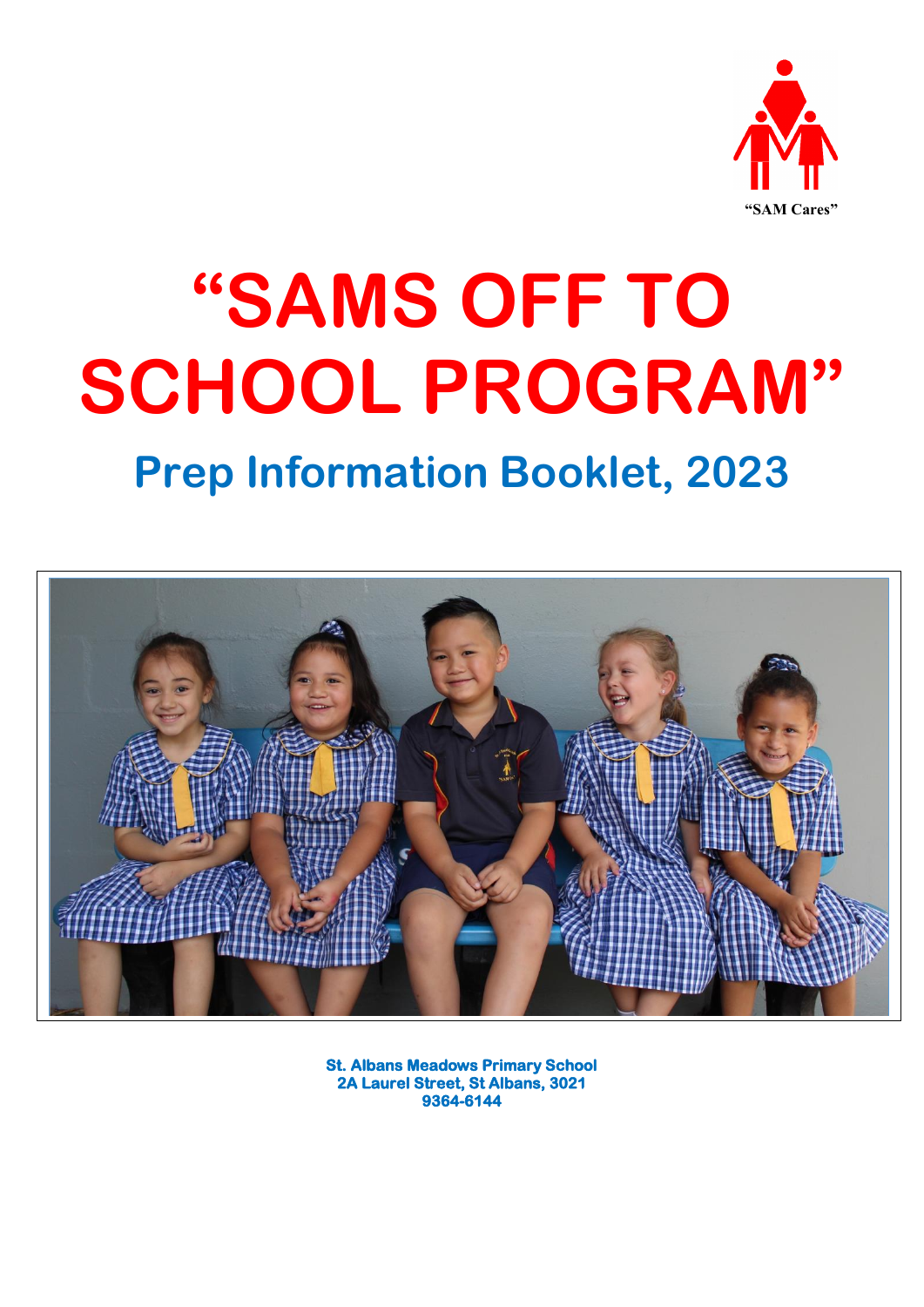## "S.A.M'S OFF TO SCHOOL PROGRAM"

To assist your child in making the transition from preschool to primary school we offer a school readiness program in term 4. Your child will participate in play based structured activities while you attend parent information sessions to provide you with strategies to use in assisting your child. We want every child to have this opportunity, to thrive, to enjoy, to develop a sense of community, belonging and success. The program will run for four consecutive weeks and includes Orientation Day on the 29<sup>th</sup> November, 2022

Other Dates include: *Tuesday 8 th November, 2022 Tuesday 15 th November, 2022 Tuesday 22 nd November, 2022* 

It also needs to be remembered that whilst most people focus on the academic learning associated with school, socialisation, friendship, communication and dealing with conflict and general life skills are also critical factors in learning and living with others.

### What is school readiness?

Readiness refers to the aspects of "skill and development and maturity" that are viewed as optimal for a child to possess before commencing school. Preparation refers to "the additional things a parent can do to help prepare a child for the transition between the early childhood program and school".

- Being able to separate from parent/caregiver without distress
- Do things for themselves such as, hanging up bag, putting own belongings away
- Taking turns and sharing
- Following directions
- Completing tasks without being distracted
- Communicating their needs and wants to others

Commencing school is a major event in the life of a child and family. It is therefore very important that a child has optimum opportunity to not just "cope with" or "survive" their first and subsequent years of school, but to flourish, thrive and reach their individual potential

Prep Orientation Day: *Tuesday 29th of November, 2022*.

Prep Assessment: Appointment times will be arranged on session 1 or 2 for your child to be assessed by our Prep teachers in preparation for 2023 School year.

The appointment will be for approximately half an hour and will take place on either 1<sup>st</sup> of December or 2nd of December. Times will be given out during parent sessions while your children are attending the "SAM'S Off to School Program".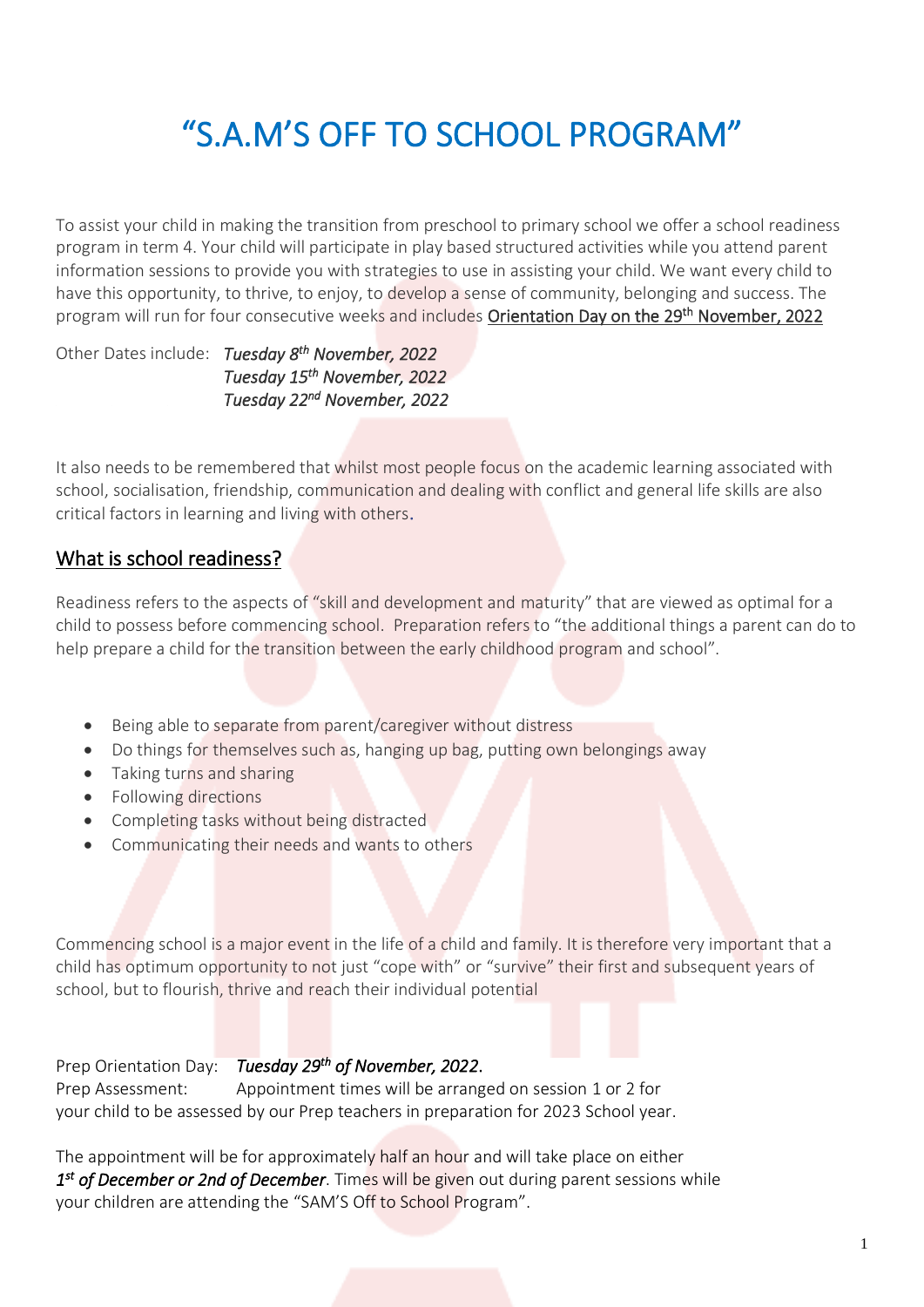## Prep commencement and times for 2023.

| Wednesday 1 <sup>st</sup> February - Friday February 3rd    | $9.00 - 12.30$ |
|-------------------------------------------------------------|----------------|
| Monday February $6^{th}$ - Friday February 10 <sup>th</sup> | $9.00 - 1.30$  |
| Monday 13 <sup>th</sup> February onwards                    | $9.00 - 3.20$  |

Please bring your child to their room where they will collect their name tag, find a pigeonhole in front of their rooms and settle down to an activity. Children's names will be displayed outside their classrooms.

#### Lunches

These will be required from day one. Could parents please bring children's cut lunch and play lunch in two separate containers which should be clearly named. In this way children will know what to eat at play time and at lunch time without confusion. Fruit is a great play time snack and this is encouraged. Lunch is always eaten in the rooms under teacher supervision.

#### Dismissal

When collecting your child please wait outside the room until your child is dismissed by the teacher. Children will not be permitted to leave their room unless an adult or older brother/sister is present. Please try and be punctual as children do become distressed if their parents are late.

#### Helpful Hints for Prep Parents

- Label all clothing, lunch boxes, bags, etc.
- Teach your child to do up shoe laces, zips, buttons, buckles etc and to take care of their own property.
- Children will come home feeling extra tired so it is important that they go to bed early.
- When saying good-bye to your child do so quickly.
- After the novelty of coming to school has worn off children may become reluctant to attend school. This is quite normal and will pass.
- Please pack an extra change of clothes in your child's bag in case there is an accident.
- Please send along a box of tissues.
- Please use an appropriate size school bag, so students can easily pack all contents independently. This includes lunch boxes, reading satchels, homework books, hat & jackets etc.

#### Preparing your child for their Prep Year

Give your child lots of practice of

- handling and drawing with pencils
- cutting with scissors
- counting objects at home
- naming their colours
- recognising and writing their name
- using the toilet correctly
- blowing their nose
- handling a drink bottle
- tying shoelaces
- being independent
- packing own belongings